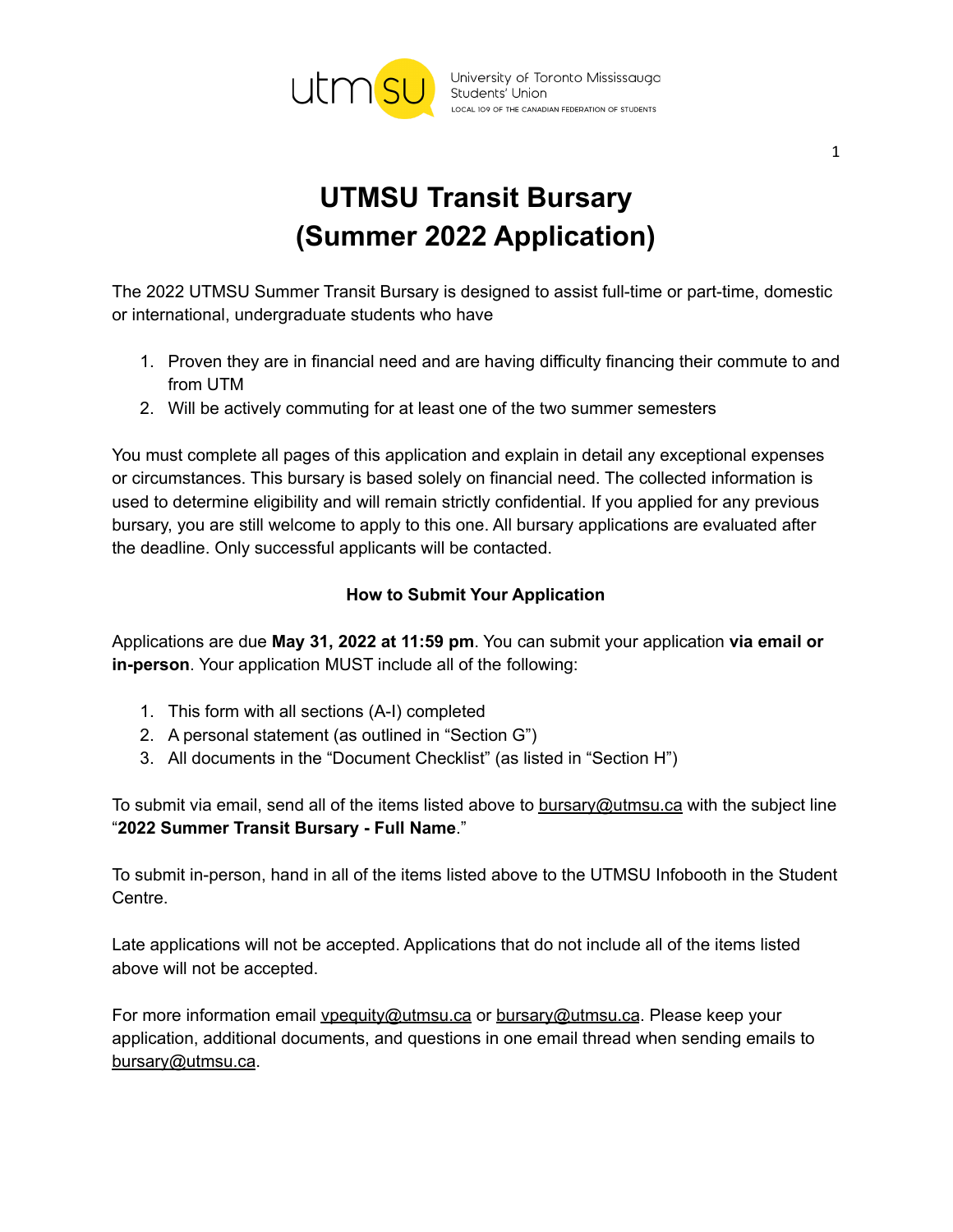

|  | (A) Personal Information (all fields are mandatory): |  |  |
|--|------------------------------------------------------|--|--|
|  |                                                      |  |  |

| <b>Permanent Home Address:</b>                                                                                                                                                                           |                    |                |             |  |  |
|----------------------------------------------------------------------------------------------------------------------------------------------------------------------------------------------------------|--------------------|----------------|-------------|--|--|
| <b>Street Number</b>                                                                                                                                                                                     | <b>Street Name</b> | City, Province | Postal Code |  |  |
| Seasonal/Temporary Address:                                                                                                                                                                              |                    |                |             |  |  |
| <b>Street Number</b>                                                                                                                                                                                     | <b>Street Name</b> | City, Province | Postal Code |  |  |
|                                                                                                                                                                                                          |                    |                |             |  |  |
|                                                                                                                                                                                                          |                    |                |             |  |  |
|                                                                                                                                                                                                          |                    |                |             |  |  |
| Successful applicants will pick up their bursary cheques at the Student Centre. If you are unable<br>to pick up your cheque in-peron and need it mailed, please let us know why and to which<br>address. |                    |                |             |  |  |

\_\_\_\_\_\_\_\_\_\_\_\_\_\_\_\_\_\_\_\_\_\_\_\_\_\_\_\_\_\_\_\_\_\_\_\_\_\_\_\_\_\_\_\_\_\_\_\_\_\_\_\_\_\_\_\_\_\_\_\_\_\_\_\_\_\_\_\_\_\_\_\_\_\_\_\_

\_\_\_\_\_\_\_\_\_\_\_\_\_\_\_\_\_\_\_\_\_\_\_\_\_\_\_\_\_\_\_\_\_\_\_\_\_\_\_\_\_\_\_\_\_\_\_\_\_\_\_\_\_\_\_\_\_\_\_\_\_\_\_\_\_\_\_\_\_\_\_\_\_\_\_\_

\_\_\_\_\_\_\_\_\_\_\_\_\_\_\_\_\_\_\_\_\_\_\_\_\_\_\_\_\_\_\_\_\_\_\_\_\_\_\_\_\_\_\_\_\_\_\_\_\_\_\_\_\_\_\_\_\_\_\_\_\_\_\_\_\_\_\_\_\_\_\_\_\_\_\_\_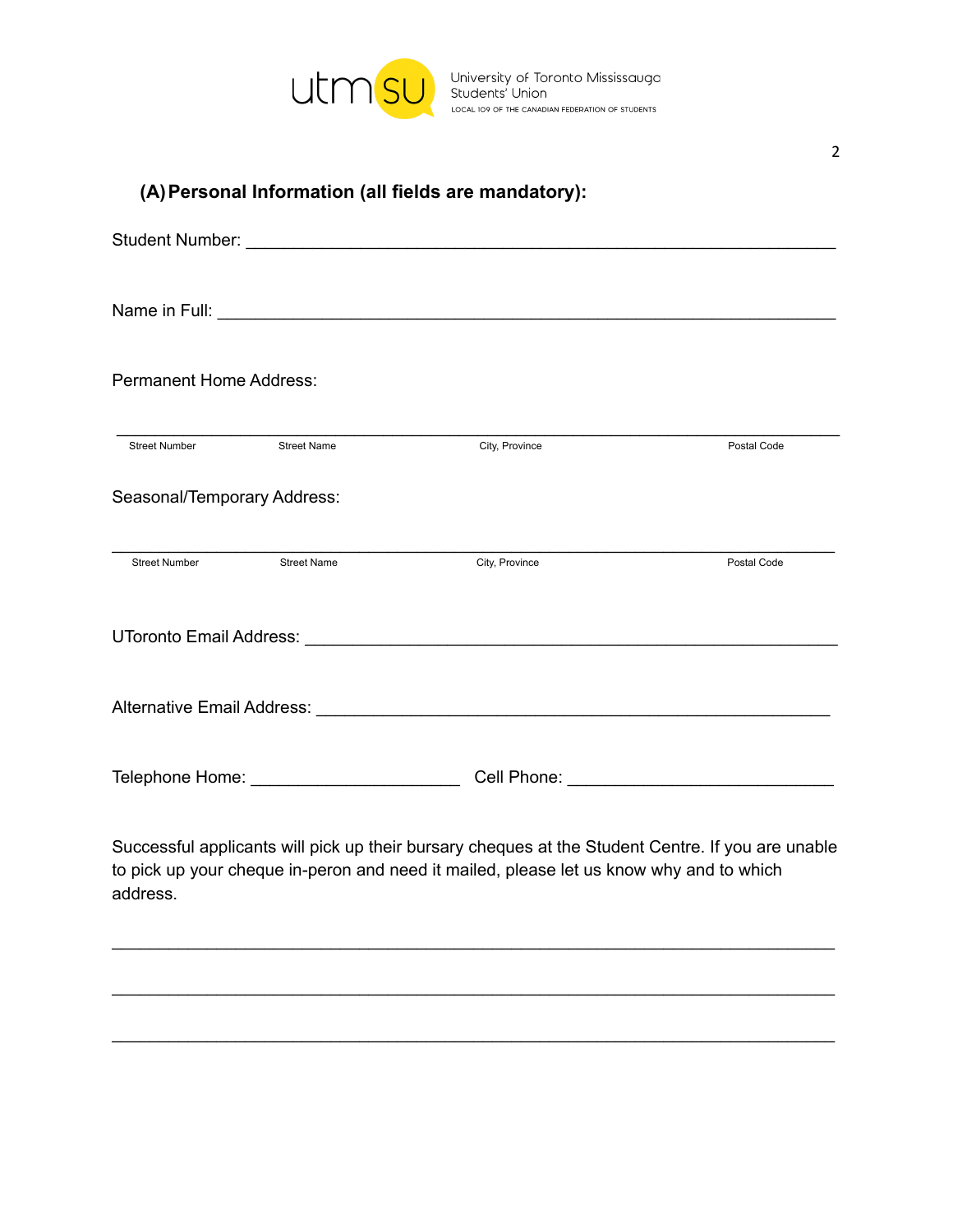

- 1. Cheques will not be re-written if the address provided is incorrect.
- 2. Cheques will not be mailed outside of Canada. If you are currently residing outside of Canada, please indicate so in your application email and we will hold the cheque for you until you are in the country.

Living Status (select one)

| With<br>Parents | With<br><b>Relatives</b> | Residence | Renting<br>Off-Campus   Partner | Living with | Living with<br>Spouse | Complicated/<br>Other |
|-----------------|--------------------------|-----------|---------------------------------|-------------|-----------------------|-----------------------|
|                 |                          |           |                                 |             |                       |                       |

#### Marital Status (select one)

| <sup>I</sup> Single<br>ີ | ------<br>Married<br>. . <del>.</del> . | <b>Other</b> |
|--------------------------|-----------------------------------------|--------------|
|--------------------------|-----------------------------------------|--------------|

Are you financially supporting any dependent children? (select one)

| <b>Nc</b> | المناسبة المنا<br>(Indicate number and age)<br>Yes. |
|-----------|-----------------------------------------------------|
|-----------|-----------------------------------------------------|

#### If you live with your family, are you receiving financial support from them? (select one)

| Nŀ<br>-<br>$-$<br>$ -$ |  |
|------------------------|--|
|------------------------|--|

#### Status in Canada (Highlight)

| Canadian Citizen | l Permanent Resident | Out-of-Province Student | International Student |
|------------------|----------------------|-------------------------|-----------------------|
|------------------|----------------------|-------------------------|-----------------------|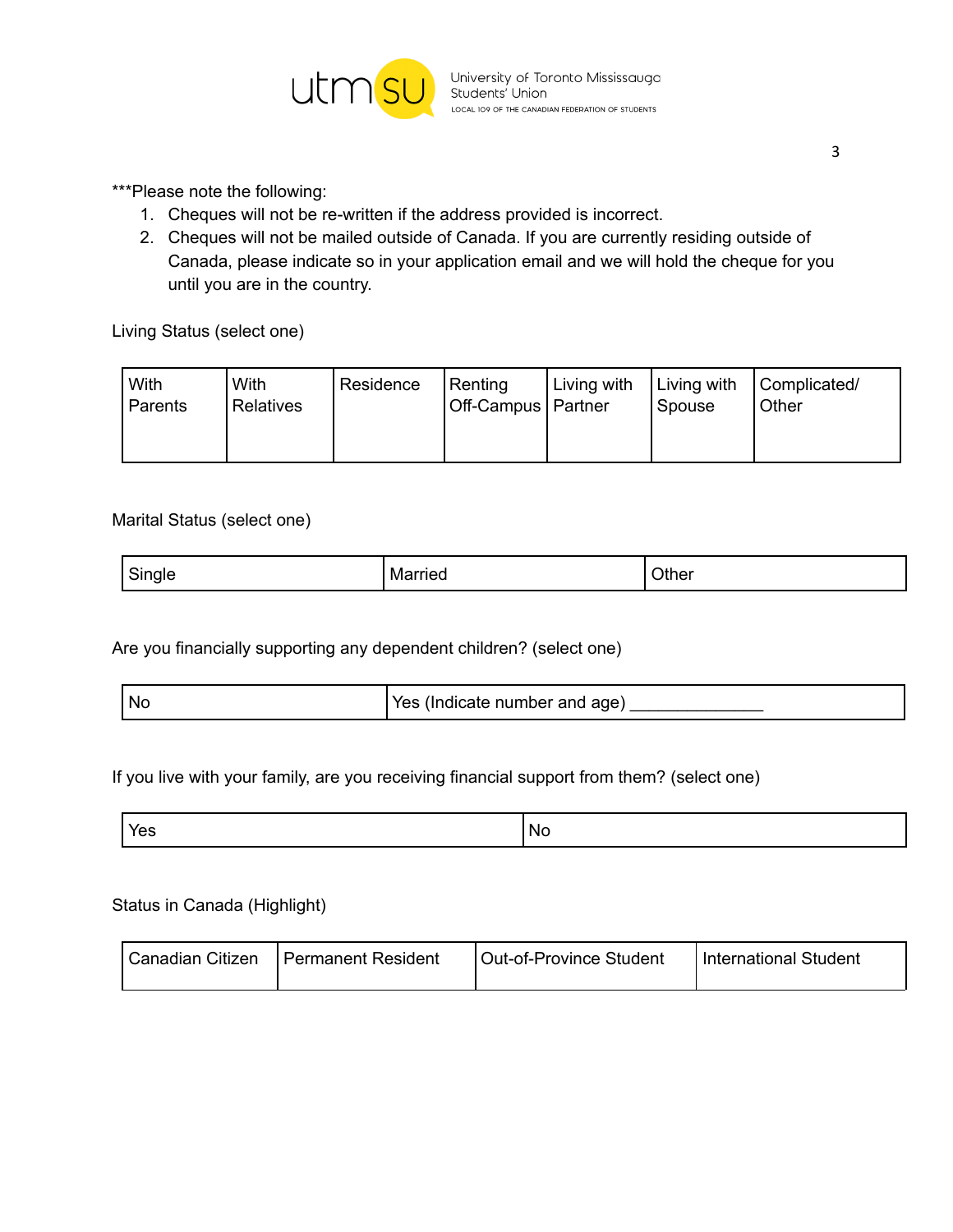

University of Toronto Mississauga<br>Students' Union LOCAL 109 OF THE CANADIAN FEDERATION OF STUDENTS

## (B) Academic Information

Program:

Program Year (1<sup>st</sup>, 2<sup>nd</sup>, 3<sup>rd</sup>, etc.):

How many credits are you taking during the Summer 2022 academic term?

What scholarships, awards, bursaries and loans have you applied for or received for the 2022 summer academic session. Please provide details and amounts.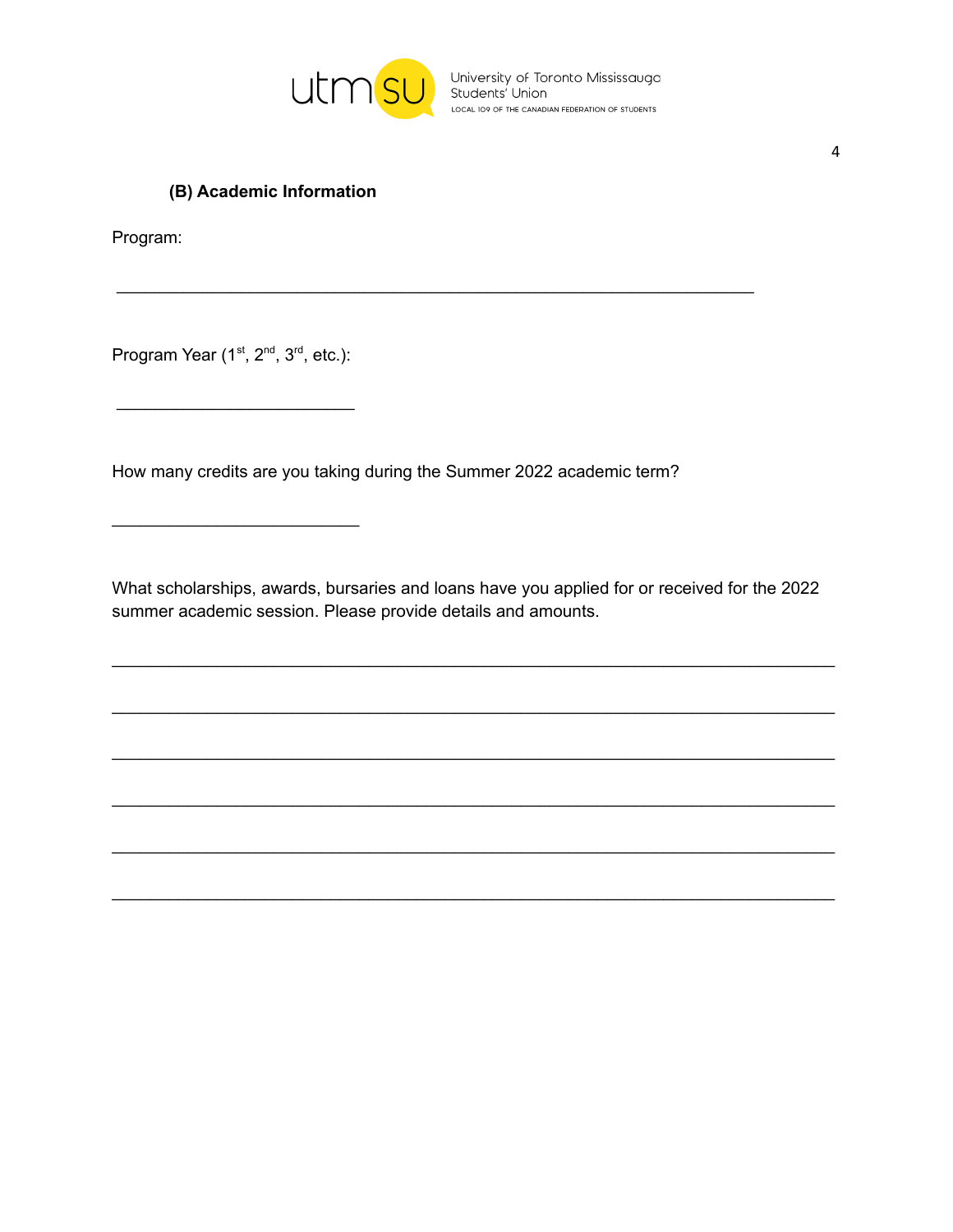

## **(C) Financial Information**

### **\*\*\* Please note that "Total Income" should be the parent/guardian/spouse's gross annual income as it appears on their Income Tax Return (T1) Line 150 \*\***

select one

Parent | Guardian | Spouse

Total Income from January 1, 2021 – December 31st, 2021:

Occupation of Parent/Guardian/Spouse 1

select one

Parent | Guardian | Spouse

Total Income from January 1, 2021 – December 31st, 2021: \_\_\_\_\_\_\_\_\_\_\_\_\_\_\_\_\_\_\_\_\_\_\_\_\_

Occupation of Parent/Guardian/Spouse 2

Number of Dependents in family (include self) \_\_\_\_\_\_ (Do not include your parents/guardian when counting dependants)

Number of dependants in family attending university (include self)

\*\*\*Please note: if there are any special circumstances that limit the support provided by your parent/guardian/spouse or if you support yourself while living with your parents, please let us know in your "Personal Statement" (section G of this form)\*\*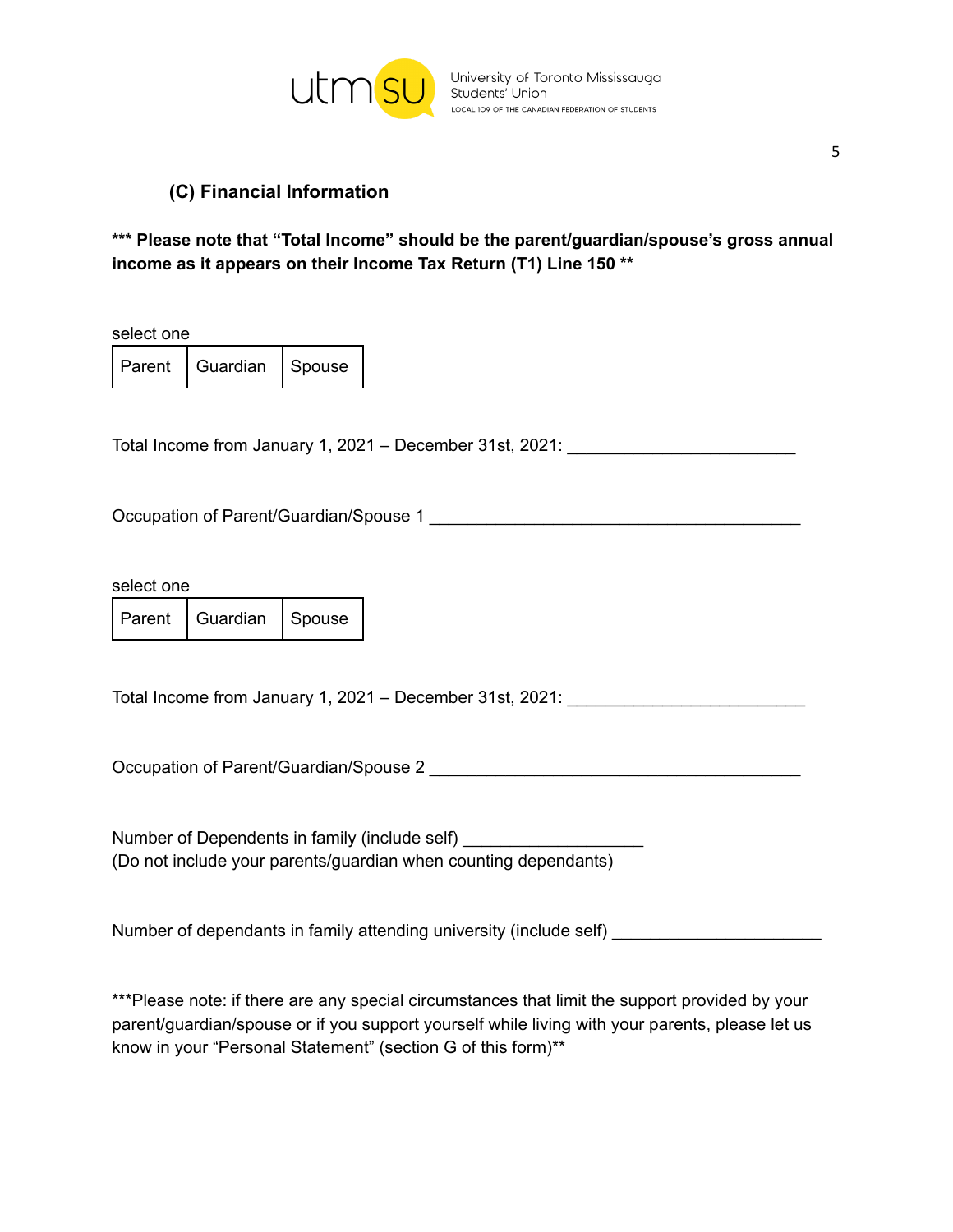

# **(D) Employment during the School Year**

Are you working during the current summer academic session? (select one)



Monthly earnings/range \$:\_\_\_\_\_\_\_\_\_\_\_\_\_\_\_\_

Number of hours per week: \_\_\_\_\_\_\_\_\_\_\_\_\_\_

If you are not employed and/or have not investigated the possibility of Work-Study employment, please explain why.

\_\_\_\_\_\_\_\_\_\_\_\_\_\_\_\_\_\_\_\_\_\_\_\_\_\_\_\_\_\_\_\_\_\_\_\_\_\_\_\_\_\_\_\_\_\_\_\_\_\_\_\_\_\_\_\_\_\_\_\_\_\_\_\_\_\_\_\_\_\_\_\_\_\_\_\_

\_\_\_\_\_\_\_\_\_\_\_\_\_\_\_\_\_\_\_\_\_\_\_\_\_\_\_\_\_\_\_\_\_\_\_\_\_\_\_\_\_\_\_\_\_\_\_\_\_\_\_\_\_\_\_\_\_\_\_\_\_\_\_\_\_\_\_\_\_\_\_\_\_\_\_\_

\_\_\_\_\_\_\_\_\_\_\_\_\_\_\_\_\_\_\_\_\_\_\_\_\_\_\_\_\_\_\_\_\_\_\_\_\_\_\_\_\_\_\_\_\_\_\_\_\_\_\_\_\_\_\_\_\_\_\_\_\_\_\_\_\_\_\_\_\_\_\_\_\_\_\_\_

\_\_\_\_\_\_\_\_\_\_\_\_\_\_\_\_\_\_\_\_\_\_\_\_\_\_\_\_\_\_\_\_\_\_\_\_\_\_\_\_\_\_\_\_\_\_\_\_\_\_\_\_\_\_\_\_\_\_\_\_\_\_\_\_\_\_\_\_\_\_\_\_\_\_\_\_

\_\_\_\_\_\_\_\_\_\_\_\_\_\_\_\_\_\_\_\_\_\_\_\_\_\_\_\_\_\_\_\_\_\_\_\_\_\_\_\_\_\_\_\_\_\_\_\_\_\_\_\_\_\_\_\_\_\_\_\_\_\_\_\_\_\_\_\_\_\_\_\_\_\_\_\_

6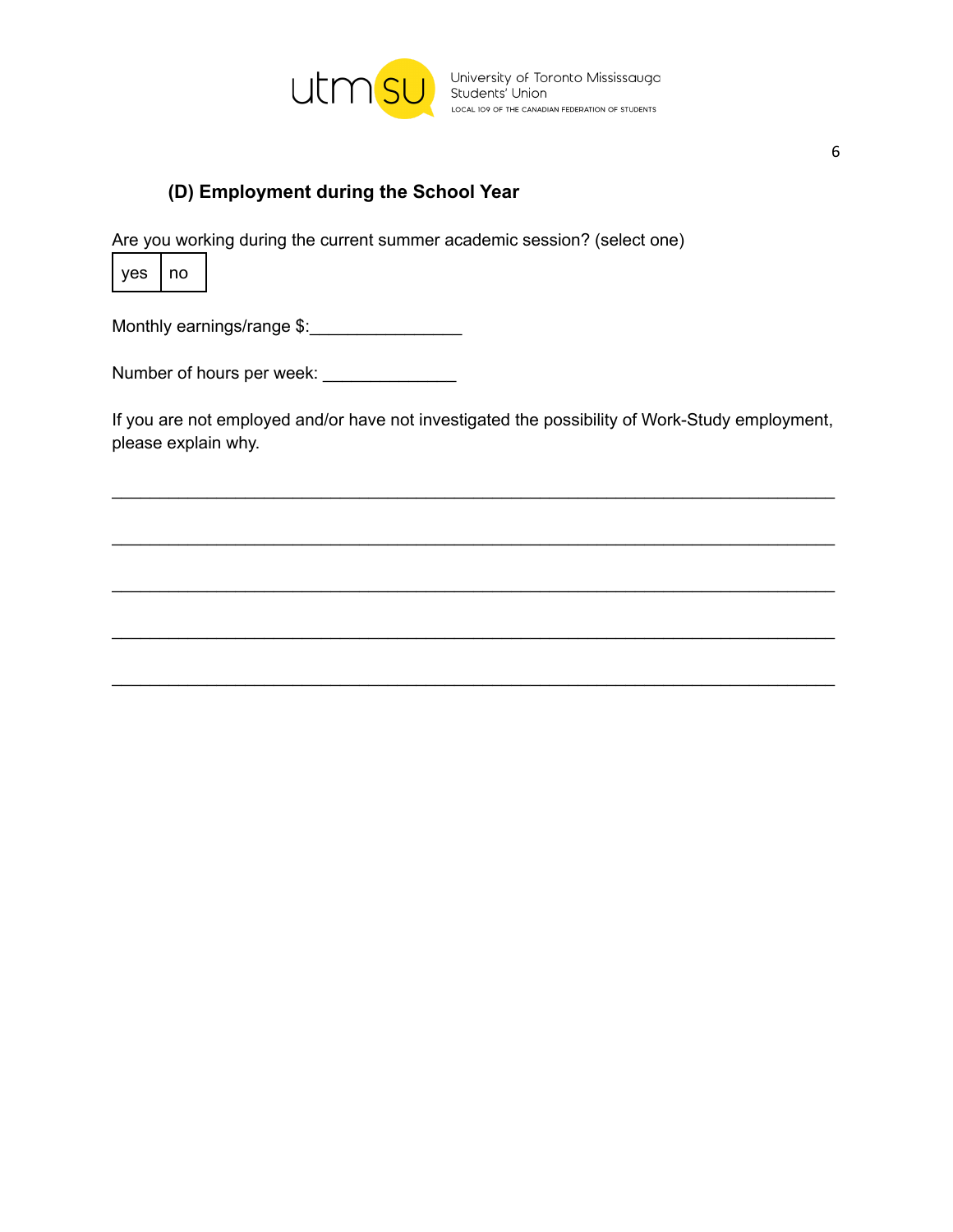

# **(E) Transportation:**

 $\overline{\phantom{a}}$  , which is a set of the set of the set of the set of the set of the set of the set of the set of the set of the set of the set of the set of the set of the set of the set of the set of the set of the set of th

 $\overline{\phantom{a}}$  , which is a set of the set of the set of the set of the set of the set of the set of the set of the set of the set of the set of the set of the set of the set of the set of the set of the set of the set of th

 $\overline{\phantom{a}}$  , which is a set of the set of the set of the set of the set of the set of the set of the set of the set of the set of the set of the set of the set of the set of the set of the set of the set of the set of th

 $\overline{\phantom{a}}$  , which is a set of the set of the set of the set of the set of the set of the set of the set of the set of the set of the set of the set of the set of the set of the set of the set of the set of the set of th

Where are you commuting to in the months of May and June?

\_\_\_\_\_\_\_\_\_\_\_\_\_\_\_\_\_\_\_\_\_\_\_\_\_\_\_\_\_\_\_\_\_\_\_\_\_\_\_\_\_\_\_\_\_\_\_\_\_\_\_\_\_\_\_\_\_\_\_\_

How many times per week are you expecting to commute in the months of May and June?

How much time are you expecting to spend commuting in the months of May and June?

Where are you commuting to in the months of July and August?

\_\_\_\_\_\_\_\_\_\_\_\_\_\_\_\_\_\_\_\_\_\_\_\_\_\_\_\_\_\_\_\_\_\_\_\_\_\_\_\_\_\_\_\_\_\_\_\_\_\_\_\_\_\_\_\_\_\_\_\_

How many times per week are you expecting to commute in the months of July and August?

How much time are you expecting to spend commuting in the months of July and August?

Do you drive a vehicle / do you have your own vehicle? (select one)

| <sup>I</sup> Driving a vehicle | Own your own vehicle | Do not drive / own a vehicle |
|--------------------------------|----------------------|------------------------------|
|--------------------------------|----------------------|------------------------------|

If you drive, please provide the model and year of the vehicle

\_\_\_\_\_\_\_\_\_\_\_\_\_\_\_\_\_\_\_\_\_\_\_\_\_\_\_\_\_\_\_\_\_\_\_\_\_\_\_\_\_\_\_\_\_\_\_\_\_\_\_\_\_\_\_\_\_\_\_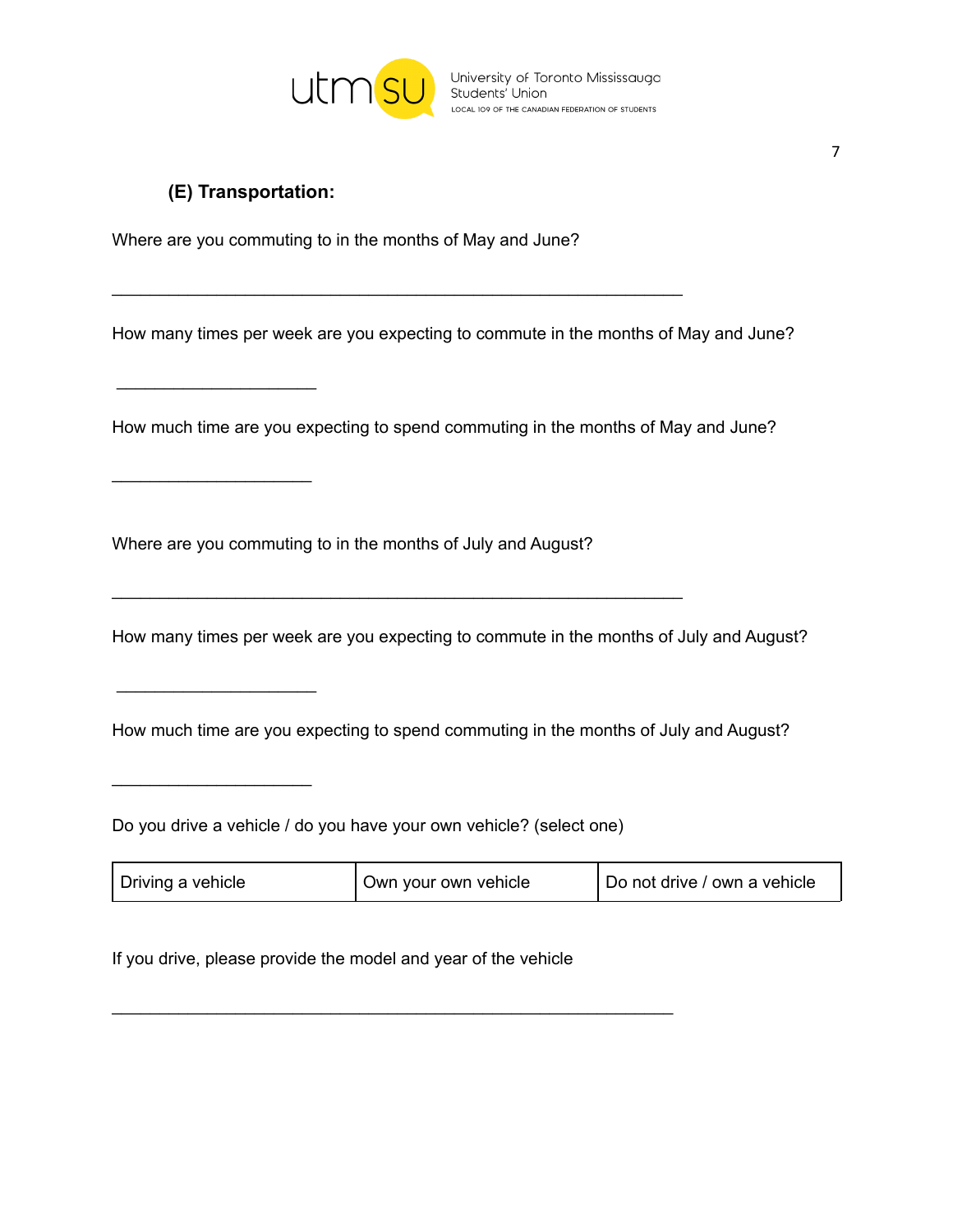

If you drive, please explain why public transportation is inadequate.

# **(F) Budget Outline**

\*\*\*Please include amounts as accurately as possible (only use estimates where actuals are not available)\*\*

\_\_\_\_\_\_\_\_\_\_\_\_\_\_\_\_\_\_\_\_\_\_\_\_\_\_\_\_\_\_\_\_\_\_\_\_\_\_\_\_\_\_\_\_\_\_\_\_\_\_\_\_\_\_\_\_\_\_\_\_\_\_\_\_\_\_\_\_\_\_\_\_\_\_\_\_

\_\_\_\_\_\_\_\_\_\_\_\_\_\_\_\_\_\_\_\_\_\_\_\_\_\_\_\_\_\_\_\_\_\_\_\_\_\_\_\_\_\_\_\_\_\_\_\_\_\_\_\_\_\_\_\_\_\_\_\_\_\_\_\_\_\_\_\_\_\_\_\_\_\_\_\_

\_\_\_\_\_\_\_\_\_\_\_\_\_\_\_\_\_\_\_\_\_\_\_\_\_\_\_\_\_\_\_\_\_\_\_\_\_\_\_\_\_\_\_\_\_\_\_\_\_\_\_\_\_\_\_\_\_\_\_\_\_\_\_\_\_\_\_\_\_\_\_\_\_\_\_\_

\_\_\_\_\_\_\_\_\_\_\_\_\_\_\_\_\_\_\_\_\_\_\_\_\_\_\_\_\_\_\_\_\_\_\_\_\_\_\_\_\_\_\_\_\_\_\_\_\_\_\_\_\_\_\_\_\_\_\_\_\_\_\_\_\_\_\_\_\_\_\_\_\_\_\_\_

\_\_\_\_\_\_\_\_\_\_\_\_\_\_\_\_\_\_\_\_\_\_\_\_\_\_\_\_\_\_\_\_\_\_\_\_\_\_\_\_\_\_\_\_\_\_\_\_\_\_\_\_\_\_\_\_\_\_\_\_\_\_\_\_\_\_\_\_\_\_\_\_\_\_\_\_

| <b>Financial Resources</b>                                          | Income/Loans for the Study Period (May 2022-August 2022) |
|---------------------------------------------------------------------|----------------------------------------------------------|
| Income Source                                                       | Amount                                                   |
| All Savings (Including savings from Fall<br>employment)             | \$                                                       |
| Please specify:                                                     |                                                          |
| Projected contribution from Fall employment                         | \$                                                       |
| All (other) scholarships, awards, bursaries, funds<br>awarded       | \$                                                       |
| Please specify name/source(s) of awards:                            |                                                          |
| All student loans, foreign government student<br>assistance awarded | \$                                                       |
| Please specify:                                                     |                                                          |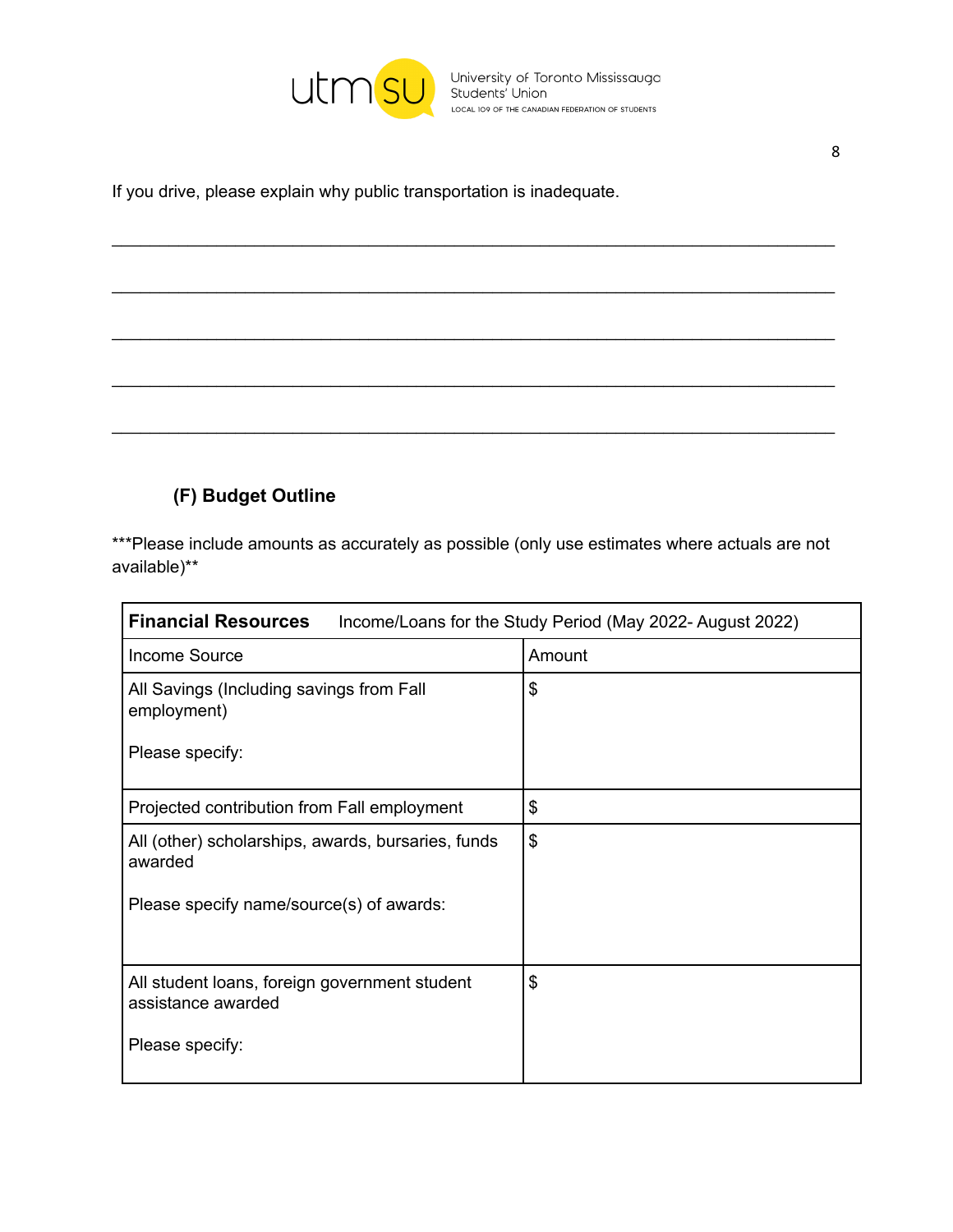

| All student/bank loan(s) or line(s) of credit                                       | \$                        |
|-------------------------------------------------------------------------------------|---------------------------|
| Please specify:                                                                     |                           |
|                                                                                     |                           |
| Credit card(s) limit                                                                | \$                        |
| All other forms of Government Assistance<br>(pension, disability, allowances, etc.) | $\mathfrak{S}$            |
| Please specify:                                                                     |                           |
| All money (cash, gifts, and/or loans) received from<br>parents or family members    | $\boldsymbol{\mathsf{S}}$ |
| Please specify:                                                                     |                           |
| All Registered Education Savings Plans (RESPs)                                      | $\mathfrak{L}$            |
| All childcare specific subsidies                                                    | \$                        |
| All other funding                                                                   | \$                        |
| Please specify:                                                                     |                           |
| <b>Total Resources:</b>                                                             | \$                        |

| <b>Estimated Expenses</b>                                                    | Expenses for the Study Period (May 2022-August 2022) |
|------------------------------------------------------------------------------|------------------------------------------------------|
| Expense Type                                                                 | Costs                                                |
| Tuition of the 2022 Summer academic year                                     | \$                                                   |
| Book and supplies (do not include costs for a<br>laptop or desktop computer) | \$                                                   |
| Residence fees (include meal plan)                                           | \$                                                   |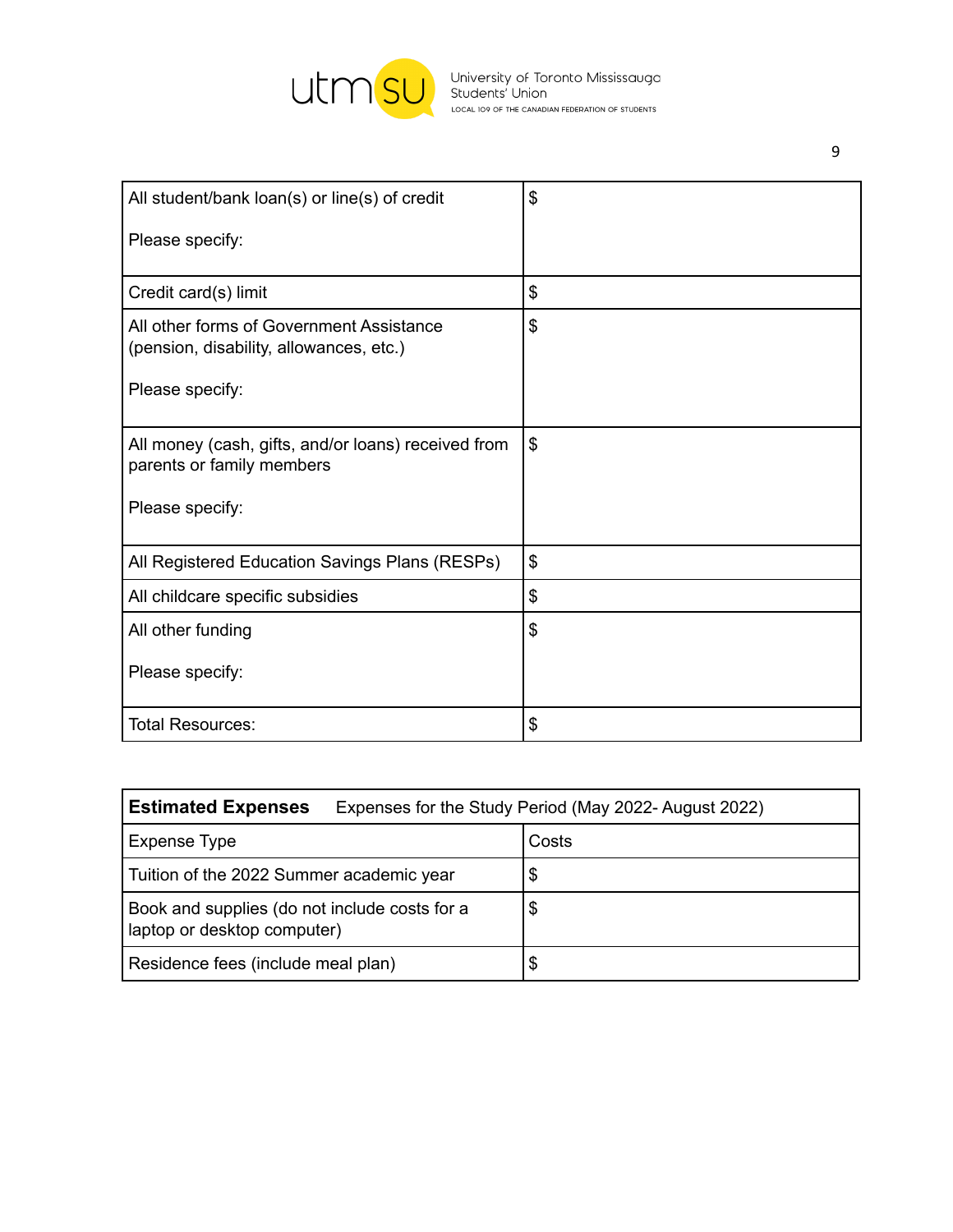

University of Toronto Mississauga<br>Students' Union<br>LOCAL 109 OF THE CANADIAN FEDERATION OF STUDENTS

| Off-campus housing                              | \$            |
|-------------------------------------------------|---------------|
|                                                 |               |
| Please specify calculations:                    |               |
| Monthly rent ______________ x # of              |               |
| months                                          |               |
| Monthly utilities ____________ x # of           |               |
| months________                                  |               |
| Groceries _________________ x # of months       |               |
|                                                 |               |
| Transportation (transit, car, gas, etc.)        | \$            |
|                                                 |               |
| Please specify:                                 |               |
|                                                 |               |
| Payments accumulated on debt (including student | $\mathcal{L}$ |
| loans, credit cards, etc.)                      |               |
|                                                 |               |
| Please specify:                                 |               |
|                                                 |               |
| All other miscellaneous expenses (clothing,     | \$            |
| medicine, laundry, entertainment, etc.)         |               |
|                                                 |               |
| Please specify:                                 |               |
|                                                 |               |
| <b>Total Expenses</b>                           | \$            |
|                                                 |               |

**Total Resources \$ \_\_\_\_\_\_\_\_ - Total Expenses \$ \_\_\_\_\_\_\_\_\_ = Financial Need \$ \_\_\_\_\_\_\_\_\_**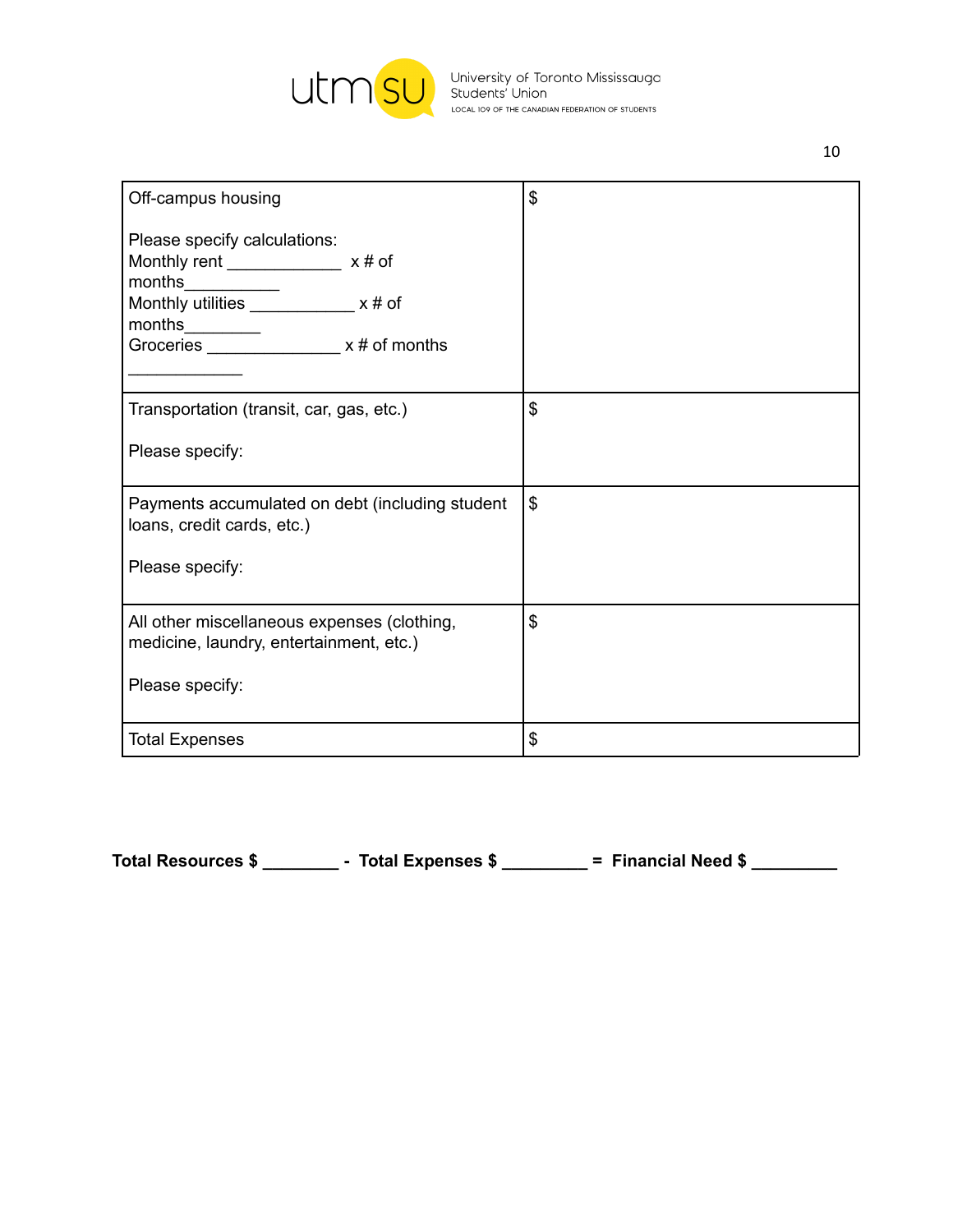

11

\*\*\*\*\*\*\*\*\*\*\*\*\*\*\*\*\*\*\*\*\*\*\*\*\*\*\*\*\*\*IMPORTANT\*\*\*\*\*\*\*\*\*\*\*\*\*\*\*\*\*\*\*\*\*\*\*\*\*\*\*\*

# **(G) Personal Statement (On a separate sheet)**

In a minimum of 250 words, please state why you are eligible for this transit bursary. Ideally, your personal statement should be 1 page long and give us insight into the situation that led you to apply to this bursary.

We are not assessing what you have contributed to the school through extracurriculars or what your GPA looks like, but rather **why** you are in need of financial assistance.

## **(H) Document Checklist (Please attach to this form)**

Note: Your application will only be considered if **ALL** the supporting documents are provided. If you feel it is necessary to provide additional documents that are not on this list to fully explain your situation, feel free to do so.

- $\Box$  Documentation that supports your reason to be commuting to and from UTM in the months from May to August.
- $\Box$  Receipts to back up any purchases you claimed in your application (such as those under the "Estimated Expenses" section)
- $\Box$  All bank statements including credit card accounts, credit card balances and savings (not just the account balances, but most recent month's transactions)
- □ Canada Revenue Agency Notice of Assessment.
- $\Box$  Print-out of ACORN timetable
- $\Box$  Financial invoice from ACORN
- $\Box$  OSAP Notice of Assessment/print-out of assessment
- $\Box$  Personal Statement (from "Section G")

\*\*\*Please note that additional documentation may be required for better assessment.\*\*

I consent to provide any additional information if contacted by the Bursary Coordinator.

 $\overline{\phantom{a}}$  , and the contract of the contract of the contract of the contract of the contract of the contract of the contract of the contract of the contract of the contract of the contract of the contract of the contrac

Initials of the applicant **Date**